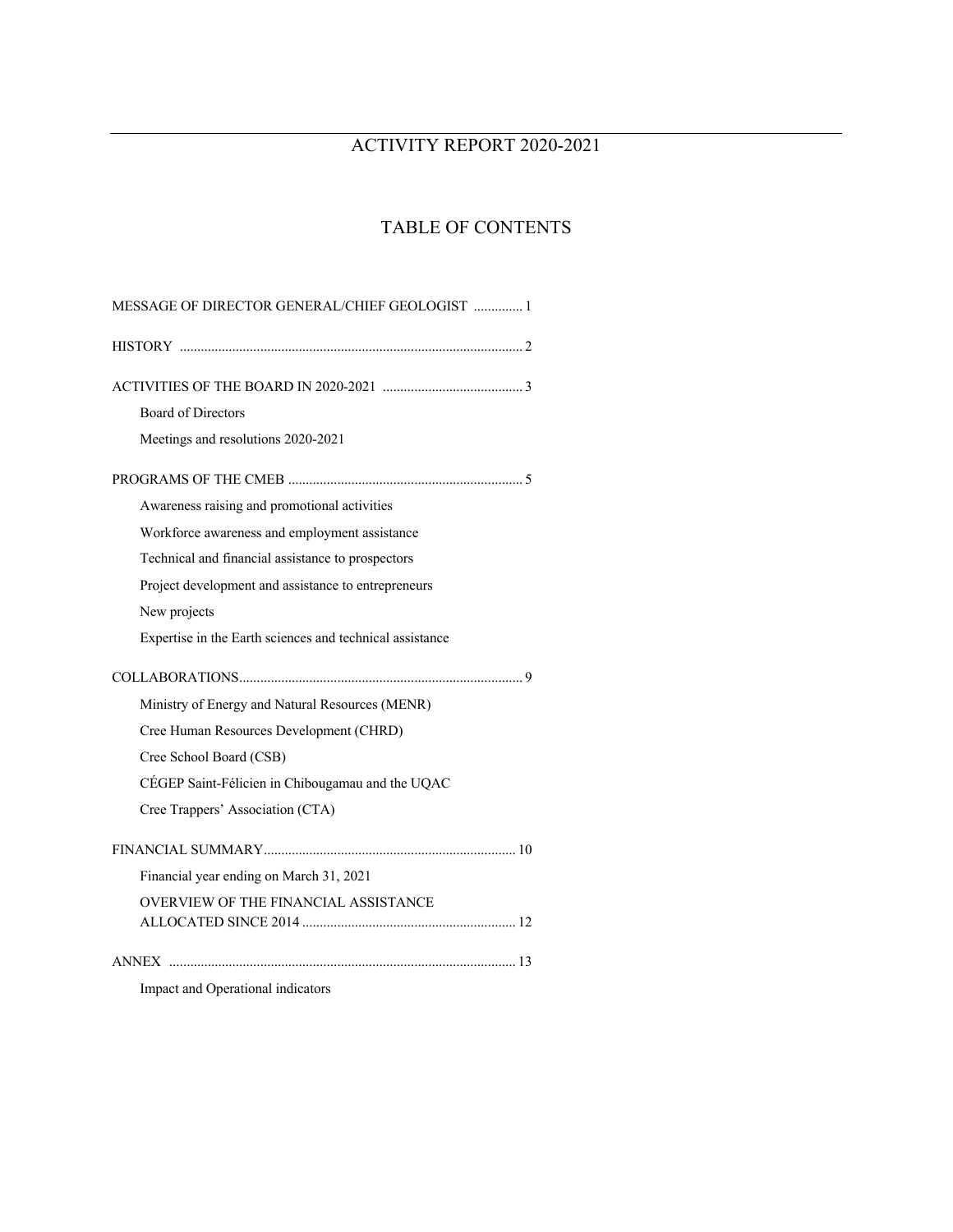# MEMBERS OF THE BOARD 2020-2021



Reggie Mark, President<br>Cree Nation of Wemindji member



Mark Wadden, Director Community Education Administrator Cree School Board



Guy Morin, Corporate Secretary<br>Guy Morin Avocat Inc.



Sam Bosun, Director Cree Nation of Ouje-Bougoumou Member



Anthony Macleod, Director<br>Department of Commerce & Industry Cree Nation Government



Youcef Larbi, PhD., Geo.<br>Chief Geologist & Director General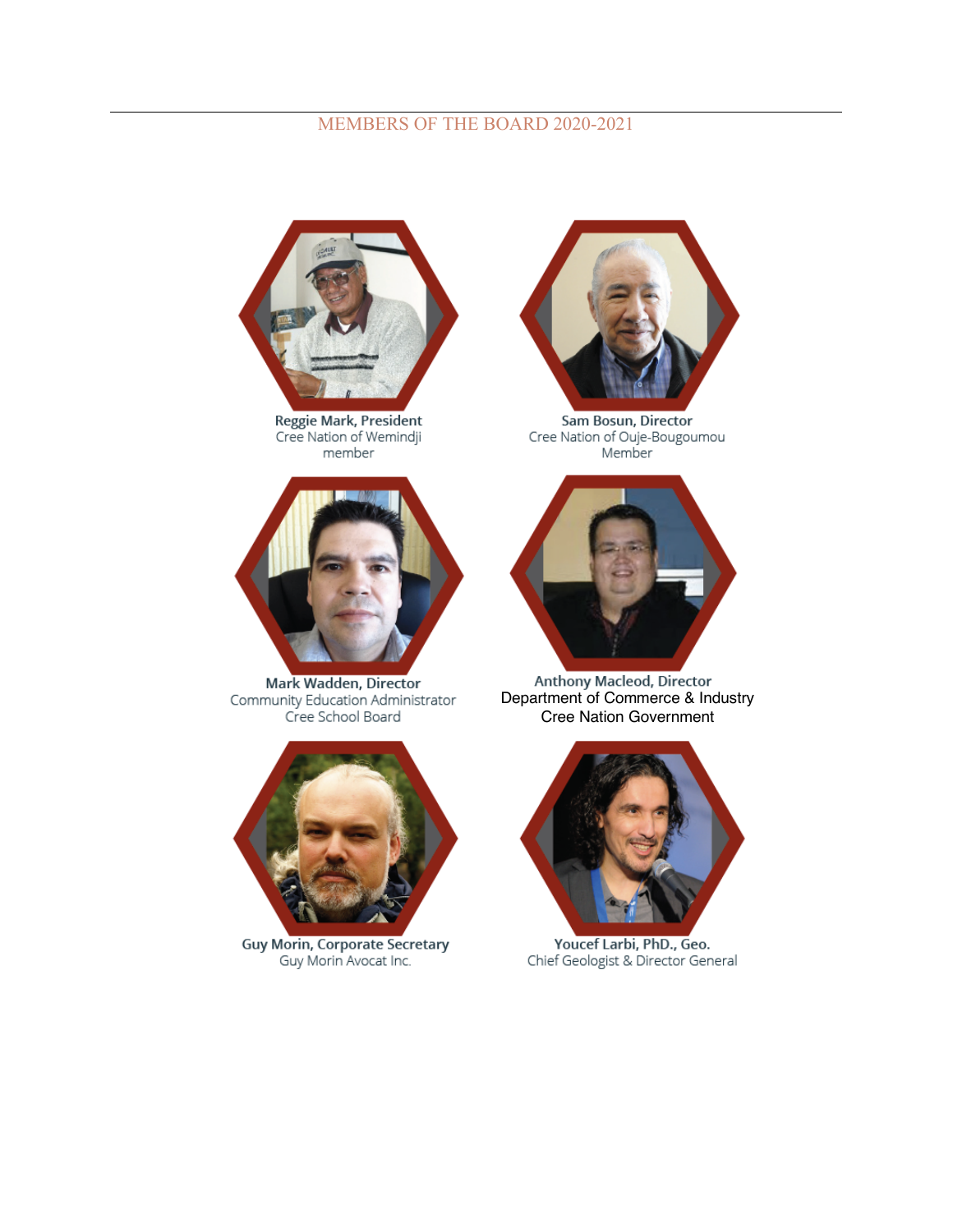# MESSAGE OF DIRECTOR GENERAL/CHIEF GEOLOGIST

The present report summarizes the activities of the CMEB from April 2020 to the end of March 2021. Despite the pandemic of the Covid-19, the CMEB pursued its activities related to, among others, the funding of mineral exploration projects for Cree prospectors and entrepreneurs, awareness activities and field visit of ongoing prospecting projects.

On April 28, 2021, the CMEB has suffered from a great loss with the passing away of its president in office, Mr. Reggie Mark. Mr. Mark was among the CMEB's founders, appointed to its board of directors back in 2002 and was its president since 2016. He was an active community member of Wemindji, he was its chief for two terms from 1999 to 2005, then he served as Deputy Chief and Councillor. He was also President of Vieux Comptoir Construction and director of numerous entities such as Beesum, Air Wemindji as well as Tawich Development Corporation.

Mr. Mark played a key role in the negotiation and construction of the Opinaca Gold Mine. André Gaumond, former president of Virginia Exploration, which discovered the Opinaca's gold deposit mentioned: «Without Reggie's help, Virginia would not have succeeded as it did.» The former Grand Chief, Dr. Matthew Coon Come mentioned: «Reggie was a solid man and you could count on him.» Dr. Michel Bouchard, Professor at McGill University mentioned: « Reggie handled modernism and tradition with class.»

At a conference held in Val d'Or in 2018, Mr. Mark mentioned:

*As a Cree, I personally believe that a social licence to operate in Eeyou Istchee will be obtained only for those projects that will put in place the highest environmental practices and that will have involved our communities in early development stages.*

Mr. Mark was a great humble man with deep human values. The CMEB wish to acknowledge and salute his exceptional contribution to the mineral industry. He will be missed by many friends throughout Eeyou Istchee, Québec and Canada.

Despite this great loss, Mr. Mark would certainly have wished for the CMEB to carry on its activities in the trail blazed by his ancestor and himself. It is with a twinge in the heart that, on behalf of the Board of Directors, I have the privilege to present this Activity Report of the Cree Mineral Exploration Board (CMEB) to the Grand Council of the Crees Eeyou Istchee (GCC(EI)), the Cree Nation Government (CNG) and the Québec Ministry of Energy and Natural Resources (MENR).

In 2020-2021, the Covid-19 pandemic has slowed down the mineral exploration activities in Eeyou Istchee. One of the important activities carried out by the CMEB in this context wasthe posting on its website of detailed recommendationsspecifically addressed to the mineral exploration industry active in Eeyou Istchee. In collaboration with the Cree Health Board and the CNG these recommendations had a dual purpose firstly to preserve Eeyou Istchee's communities from the spreading of the virus and secondly to facilitate the carrying out of the field mineral exploration campaign in Eeyou Istchee .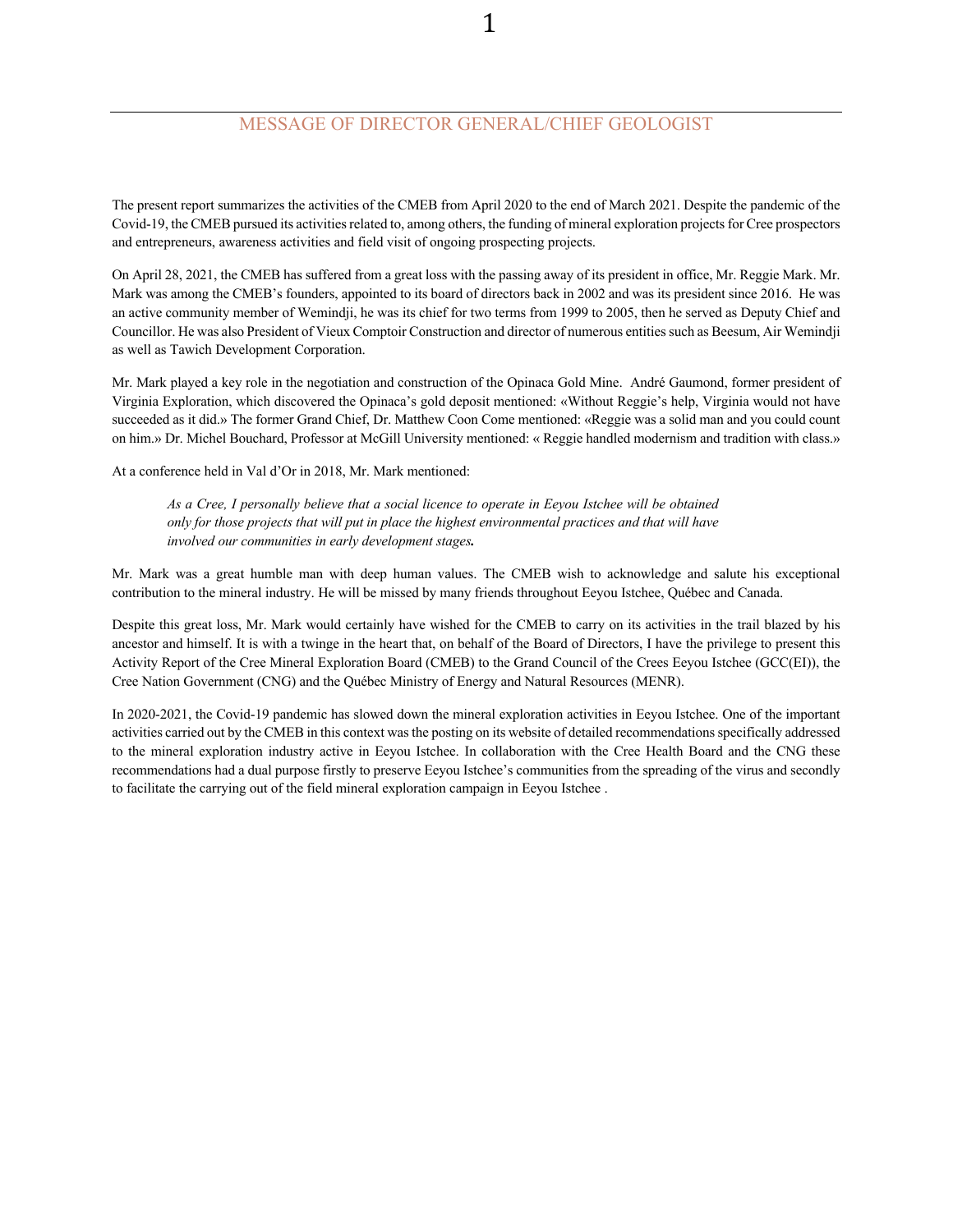# **HISTORY**

The Cree Mineral Exploration Board was created pursuant to Chapter 5 of the Agreement Concerning a New Relationship between the Government of Québec and the Crees of Québec. Its mandate consists in encouraging and facilitating the development of mineral exploration companies on the Territory, in accordance with section 5.3 of the Agreement:

Québec will promote and facilitate the participation of the James Bay Crees in mineral exploration activities on the Territory. In particular, Québec and the Crees will set up before April 1, 2002, a Mineral Exploration Board, which will be largely composed of Cree representatives but with some representation from Québec.

Subsection 5.3 of this Agreement also describes the principal objectives of the Board as well as the financial conditions:

Beginning in the 2001-02 fiscal year, this Board will benefit from the regular program funding of Québec available for such purposes presently set at three hundred thousand dollars (\$300,000) per financial year. The main purposes of this Mineral Exploration Board will be to:

- a) assist the Crees in accessing mineral exploration opportunities;
- b) facilitate the development of mineral exploration enterprises with Cree entrepreneurship;
- c) help and encourage the Crees and Cree enterprises benefit from Québec's regular funding program as well as other provincial assistance allocated to mineral exploration activities;
- d) act as an intermediary between offers and demands of services made to Crees and Cree enterprises in matters relating to mineral exploration.

In February 2020, the Cree Nation Government (CNG), the Government of Québec and the CMEB signed an agreement entitled: "Agreement Concerning Mineral Resources Development in the Eeyou Istchee James Bay Territory, 2019-2022". Section 6 of this Agreement highlights the CNG's engagement to defray the CMEB's administrative expenses. Accordingly, the CNG has fulfilled this engagement, as it has subsidized the CMEB's operating budget for an amount of \$500,000. This agreement is retroactive to April 1, 2019, and it is for a 3-year term until March 31, 2022. Also, the MENR increased its contribution to an annual amount of \$350,000 for a global contribution of \$1,050,000.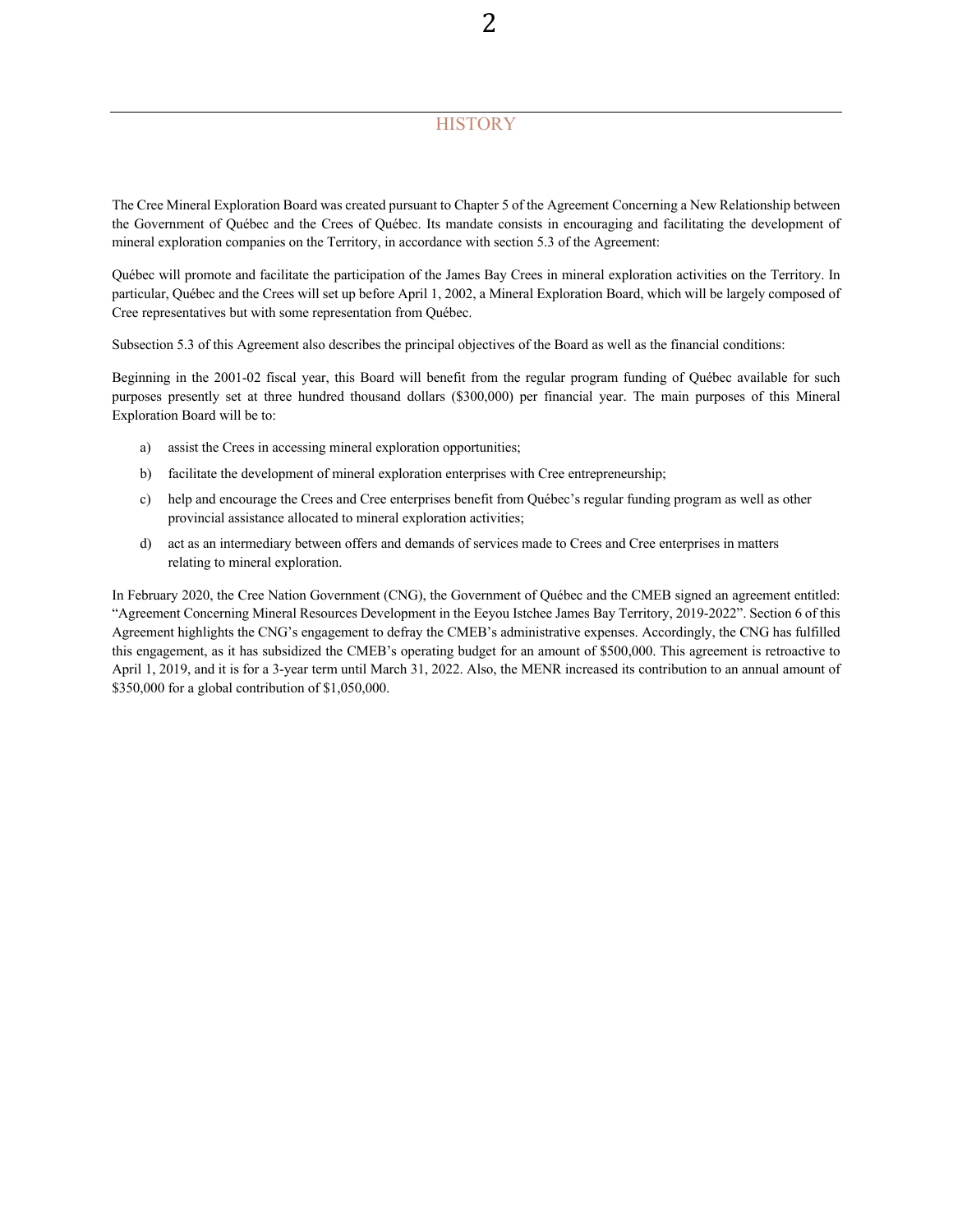# ACTIVITIES OF THE BOARD IN 2020-2021

## Board of directors

The Board of Directors is composed of four (4) members Mr. Reggie Mark, President, Mr. Sam Bosum, Mr. Mark Wadden, and Mr. Anthony MacLeod.

Meetings and resolutions 2020-2021

The Cree Mineral Exploration Board held four (4) meetings, the first of which took place by telephone conference on May 27, 2020. The Members of the Board amended a project and approved the following four (4) projects:

| Recipient      | Project                                                 | Amount   | Financial<br>assistance |
|----------------|---------------------------------------------------------|----------|-------------------------|
| Larry Desgagné | Brongniart Moly Gold 2020<br><b>Exploration Project</b> | \$10,870 | Prospector              |
| Larry Desgagné | Trenholme 2020 Exploration Project                      | \$10,720 | Prospector              |
| Marc Bouchard  | Fantonest 2020 Exploration Project                      | \$8,000  | Prospector              |
| <b>CMEB</b>    | <b>CMEB</b> Prospecting Course Proposal                 | \$40,000 | Prospector              |
| TOTAL.         |                                                         | \$69,590 |                         |

The second meeting took place via telephone conference on August 12, 2020. Members of the Board reviewed the CMEB audited financial statements for 2019-2020 and approved the following seven (7) projects.

| Recipient          | Project                                                                          | Amount    | Financial<br>assistance |
|--------------------|----------------------------------------------------------------------------------|-----------|-------------------------|
| Thomas Blackned    | KM322 Prospecting Project                                                        | \$11,300  | Prospector              |
| Rock A. Sheshamush | Cinii Exploration Project                                                        | \$12,800  | Prospector              |
| Robert Ratt        | Polaris West Lake Project                                                        | \$9,400   | Prospector              |
| Neil Wapachee      | Kaanemgskashist Exploration Project,<br>Phase 3, km 346 Route du Nord<br>Project | \$6,600   | Prospector              |
| Denis Moar         | Mantuwataw Exploration Project                                                   | \$6,700   | Prospector              |
| SD Mines Inc.      | Phase III Kaupapiskau                                                            | \$30,488  | Enterprise              |
| SD Mines Inc.      | Nemaska Lake                                                                     | \$60,000  | Enterprise              |
| TOTAL              |                                                                                  | \$137,288 |                         |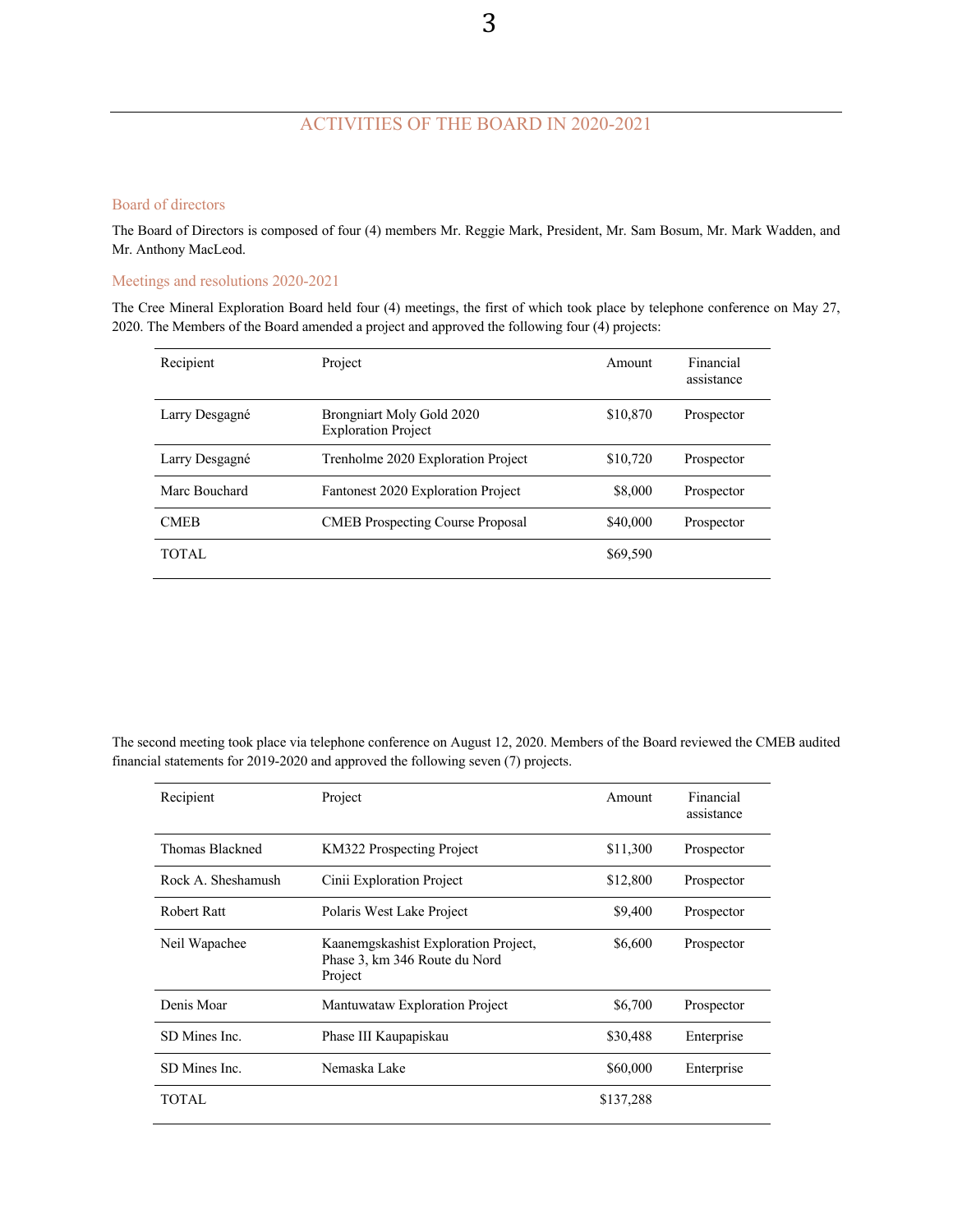The third meeting was held via video/telephone conference on November 20, 2020. Members of the Board approved the following project:

| Recipient                                     | Project                                                                                                                                                   | Amount       | Financial<br>assistance |
|-----------------------------------------------|-----------------------------------------------------------------------------------------------------------------------------------------------------------|--------------|-------------------------|
| Nimsken Corporation<br>Inc.                   | Induced Polarization / Resistivity and<br>Magnetometer Surveys on the 2020-<br>2021 Barlow Cuvier Extension Project -<br>NTS Area 32G15 - Category 1 Land | \$60,750     | Enterprise              |
| Kenny Wapachee                                | Trapline M-13 South Exploration Project<br>Phase 4                                                                                                        | 8 300 \$     | Prospector              |
| Priscilla<br>Spencer<br>&<br>Elvis Weanicappo | Trapline VC33 Exploration Project Phase<br>ı                                                                                                              | 8 300 \$     | Prospector              |
| Edward Georgekish                             | VC26 Transtaïga Exploration Project                                                                                                                       | 9 100 \$     | Prospector              |
| Norman Grant                                  | Nottawa River Exploration Project                                                                                                                         | 6700\$       | Prospector              |
| Total                                         |                                                                                                                                                           | 93 150<br>\$ |                         |

A fourth meeting was held by video/telephone conference on February 10, 2021. The members approved the following three (3) projects.

| Recipient | Project | Amount | Financial  |
|-----------|---------|--------|------------|
|           |         |        | assistance |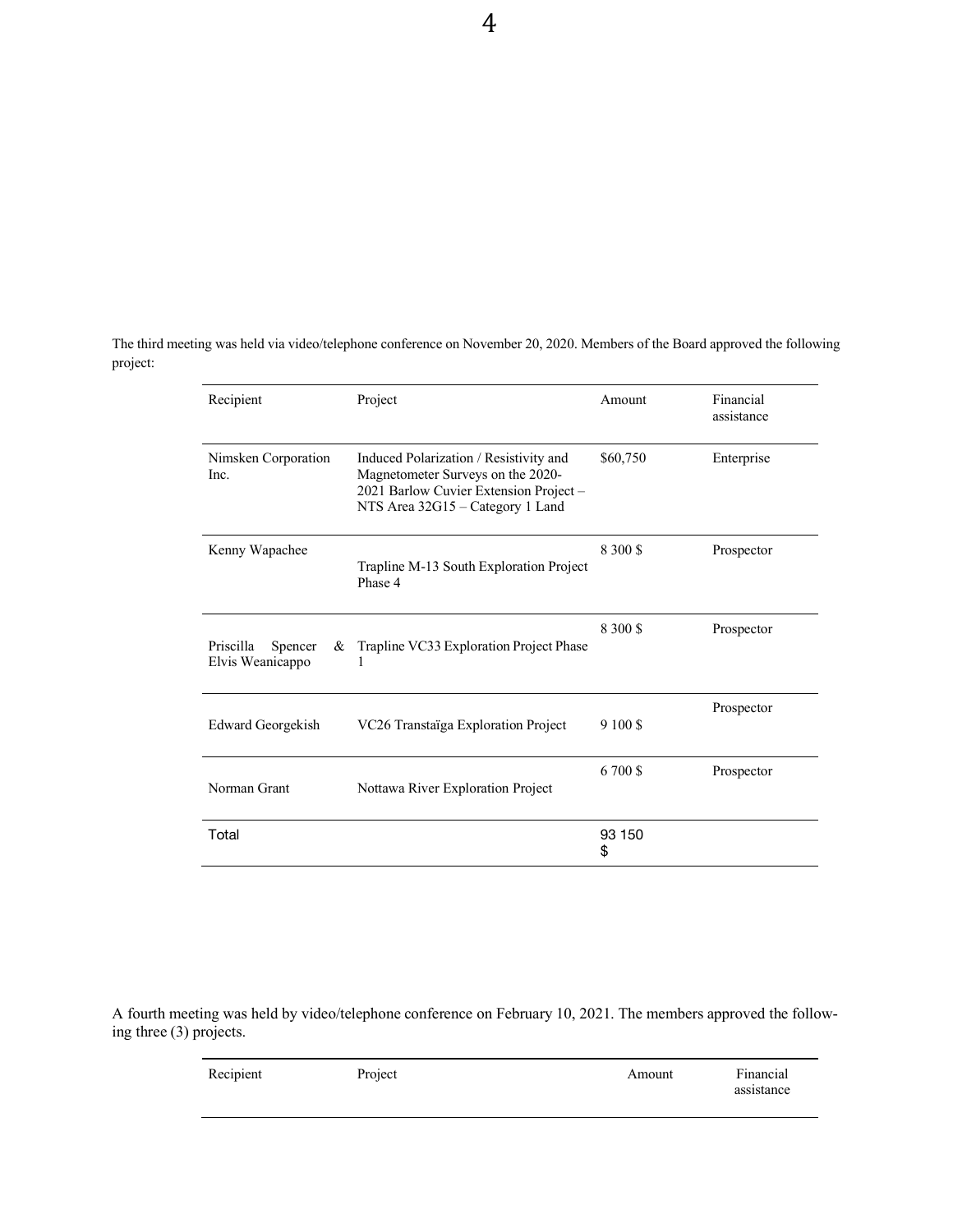| Nimsken Corporation<br>Inc.      | Induced Polarization / Resistivity and<br>Magnetometer Surveys on the 2021<br>Barlow East Gold Showing Project -<br>NTS Area 32G15 | \$20,239  | Enterprise                                                                           |
|----------------------------------|------------------------------------------------------------------------------------------------------------------------------------|-----------|--------------------------------------------------------------------------------------|
| Nimsken Corporation<br>Inc.      | Electromagnetic and Magnetometer<br>Surveys on the Opawica Project - NTS<br>Area $32G$ 07                                          | \$19,200  | Enterprise<br><b>Sensibilisation</b><br>de la main-<br>d'œuvre et<br>aide à l'emploi |
| Nimsken Corporation<br>Inc.      | Geological & Geophysical Compilation<br>Centred on Barlow and Rush Lakes Are<br>32G15                                              | \$30,000  | Enterprise                                                                           |
| JA MacLeod<br>Exploration Reg'd. | JA MacLeod Exploration Reg'd./Gaspeg<br>Resources Ltd. JV - Davidson Project                                                       | \$34,215  | Entreprise                                                                           |
| TOTAL                            |                                                                                                                                    | \$103,654 |                                                                                      |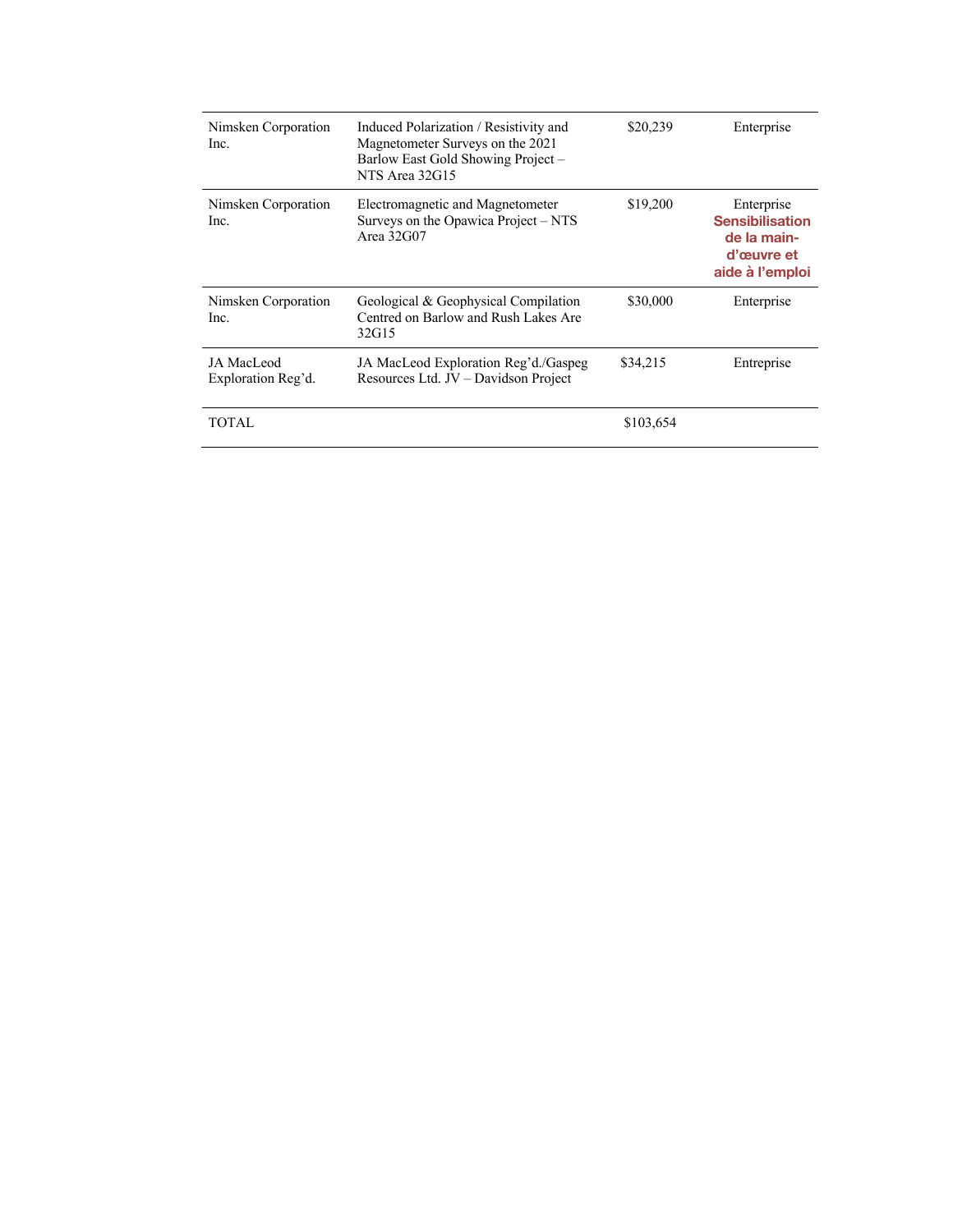# PROGRAMS OF THE CMEB

56

The following pages provide a summary of CMEB's activities carried out under the following programs: awareness raising and promotional activities, workforce awareness and employment assistance, technical and financial assistance to prospectors, project development and assistance to entrepreneurs and expertise in Earth sciences and technical assistance.

## Awareness Raising and Promotional Activities

The representatives of the CMEB took part in several promotional events such as conferences and workshops. During these mining events, the CMEB presented posters and various information related to mineral exploration in Eeyou Istchee, more particularly during the Mining Week (25<sup>e</sup> Semaine minière du Québec) in April 2020 in most Eeyou Istchee schools.

A CMEB geologist conducted earth science activities at the Voyageur Memorial Elementary School in Mistissini and Maquatua Eeyou Secondary School Wemindji in May 2020.

Other activities held in this year 2020 via internet :

A Board member and the chief geologist were connected to the Québec Mineral Exploration Association Conference held Via Internet in October 2020. This is the best opportunity to listen to the junior companies presentations of their projects in Eeyou Istchee and exchange on different subjects.

The CMEB also took part with Québec's delegation at the Prospectors and Developers Association of Canada's(PDAC) conference in March 2021 via internet. This event was an ideal opportunity to keep business contacts and have the information concerning the exploration activities in Eeyou Istchee.

During these events related to mineral resources, many junior exploration companies active in Eeyou Istchee showed great interest in the CMEB exploration and technical training programs. These conferences were an excellent occasion to promote the mineral potential on traditional lands of Eeyou Istchee and also an opportunity to establish links of work and collaboration with the industry.

The CMEB also intends to continue its advertising campaign in order to promote its programs in Cree communities by means of: Cree magazines (such as The Nation, Cree Hunters magazine, Resources Mines and Industry magazine and Destination Air Creebec), various Cree radio advertisements, as well as events which focus on sciences and careers in the Cree School Board establishments.

In order to promote interest of the mineral industry in Eeyou Istchee, and inform Cree tally-person, the public at large and mining companies, the CMEB is constantly updating its website and Tally-Person Traplines Map. (cmeb.org)

The CMEB also actively participated in the meetings of the following organizations: the Cree-Québec mining table, the Subcommittee on mineral exploration, the Committee on the assessment of mineral potential in Northern Québec. The CMEB also contributed financially and participated in the workshop on the acquisition and dissemination of social and environmental knowledge organized by the James Bay Advisory Committee on the Environment.

### Workforce Awareness and Employment Assistance

Because of the pandemic situation, the CMEB employed and facilitated the hiring of a maximum of 50 Crees to work in the mining sector and related sectors. These jobs concern prospector positions, helpers for several exploration sectors especially camp building and janitor positions. All these positions are either offered by the CMEB, service companies, exploration companies and mines operating in Eeyou Istchee. The CMEB acts as an intermediary between mineral exploration companies and the Cree labour force by recommending experienced Cree workers in the mineral field.

The CMEB works, in close collaboration with the Cree Human Resources Development of the Cree Nation Government, on setting up a certified training program for adults in the field of mineral resources. A consultation table, composed of various members in the fields of education, government and mining industry was created to develop this program. The CMEB also implemented programs for prospectors' course and updating of current mineral knowledge of Cree trappers.

The CMEB believes in its ability to train the Cree youth in the mineral field. In this regard, PowerPoint presentations and field excursions are regularly arranged in Cree communities in order to promote Earth Sciences. Many information sessions aimed at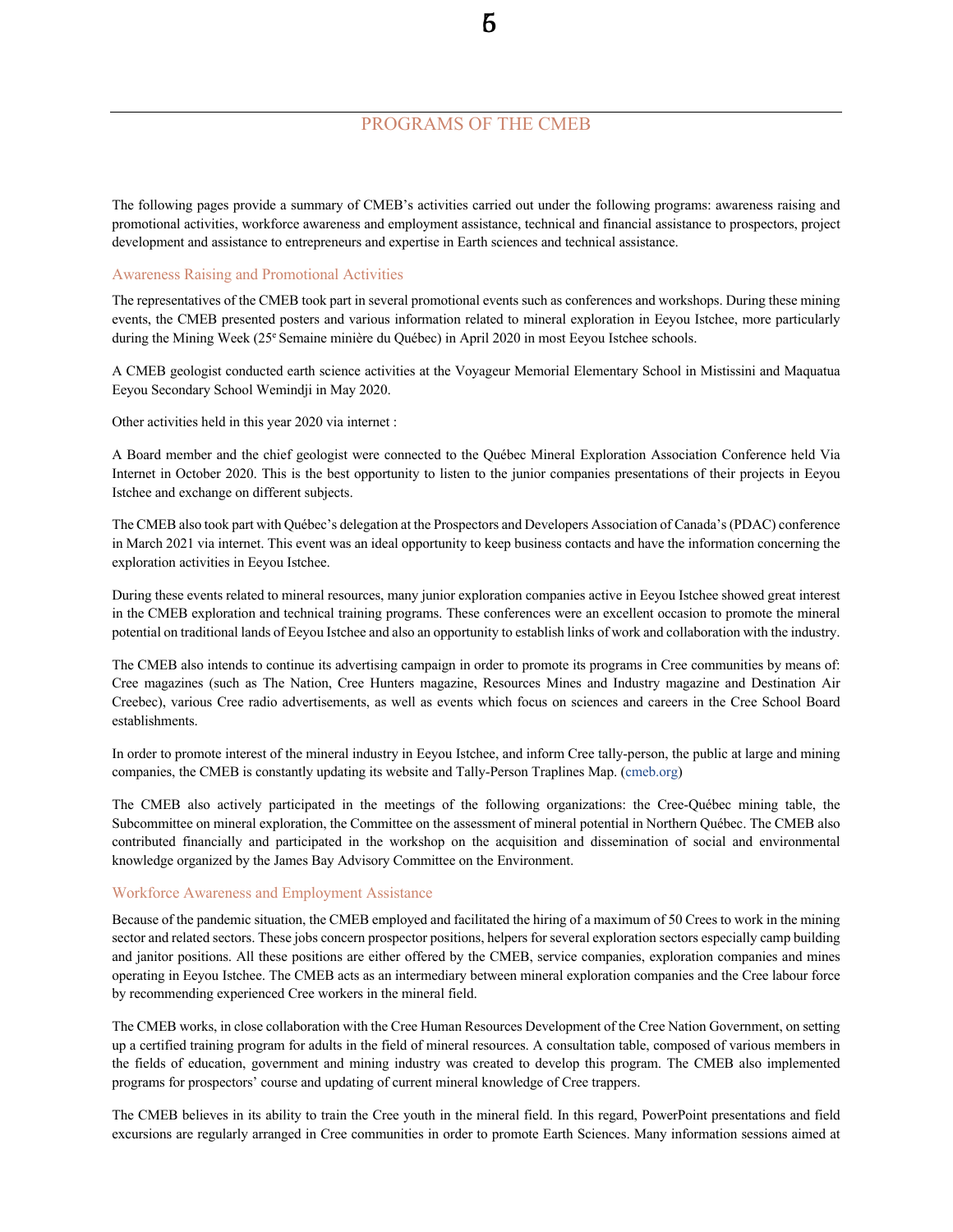popularizing sciences and explaining the operations of the mineral industry are also presented to Cree community members.

The following training programs were delivered or funded by the CMEB:

- Mineral Resources Geology. With the collaboration of the CHRD and CEGEP of Chibougamau-St-Félicien, a Collegial Studies Attestation Mineral Resources Geology has been elaborated. The first cohort of young Crees graduated in fall 2019 and a second should graduate in 2021.
- CMEB 2020 Prospecting Course
- Mining 101 for Cree Communities Leaders
- Mining 101 for Trappers and Tally-Persons

The CMEB has implemented a training course commonly named "Mining 101", which provides to Cree community leaders and other interested Cree beneficiaries basic information about the mining industry, from the grass root exploration to the exploitation and decommissioning of a mining project. This course also provides information related to the creation of enterprises in view to provide services required by the mineral exploration and mining industries. In the framework of this course, the CMEB provides its technical assistance as well as the available geosciences knowledge of Eeyou Istchee. This 30-hour course is usually delivered in offices of respective Cree Nations. The main objective of this course is to give tools to Cree communities in view to help them to make enlightened decisions when it comes the time to deal with mining companies active on their lands. Every year, CMEB delivers this course in two to three Cree communities.

This year the Mining 101 has been reviewed in view to address specifically to two different audiences namely the Cree leadership with an orientation to better understand the mining business and the other for all Cree beneficiaries with a greater field orientation.

The following communities benefited from the Mining 101 course in 2020-2021: Chisasibi 5 people, Wemindji 8 people and Mistissini 12 people. CMEB's intent is to revisit several times all 10 Cree communities over the next years.

Some mining companies active in Eeyou Istchee with the collaboration of participating Cree Nations and the CMEB offered other courses in mineral exploration; the latter provides expertise, coordinates various services and insures the enforcement of basic rules on the field with regards to the preservation of the environment and Cree traditional activities.

## Technical and Financial Assistance to Prospectors

Native prospectors carried out mineral exploration projects funded by the CMEB. The CMEB pursues its efforts to attract Cree interest in mineral prospecting in Eeyou Istchee. Considerable work will be required to incite more Cree prospectors to submit prospecting projects. The CMEB has two Beep Mats (electromagnetic devices with integrated GPS) for use by Cree prospectors free of charge. The following agreements were executed by the CMEB within the framework of this program and the results are very encouraging:

- Larry Desgagné Brongniart Moly Gold 2020 Exploration Project
- Larry Desgagné Trenholme 2020 Exploration Project
- Marc Bouchard Fantonest 2020 Exploration Project
- Thomas Blackned KM322 Prospecting Project
- Rock A. Sheshamush Cinii Exploration Project
- Robert Ratt Polaris West Lake Project
- Neil Wapachee Kaanemgskashist Exploration Project, Phase 3, km 346 Route du Nord Project
- Denis Moar Mantuwataw Exploration Project
- Kenny Wapachee Trapline M13 South Exploration Project
- Elvis Weanicappo Prescilla Spencer Trapline VC-33 Exploration Project
- Edward Georgekish VC-26 Transtaïga Exploration Project
- Norman Grant Nottawa River Exploration Project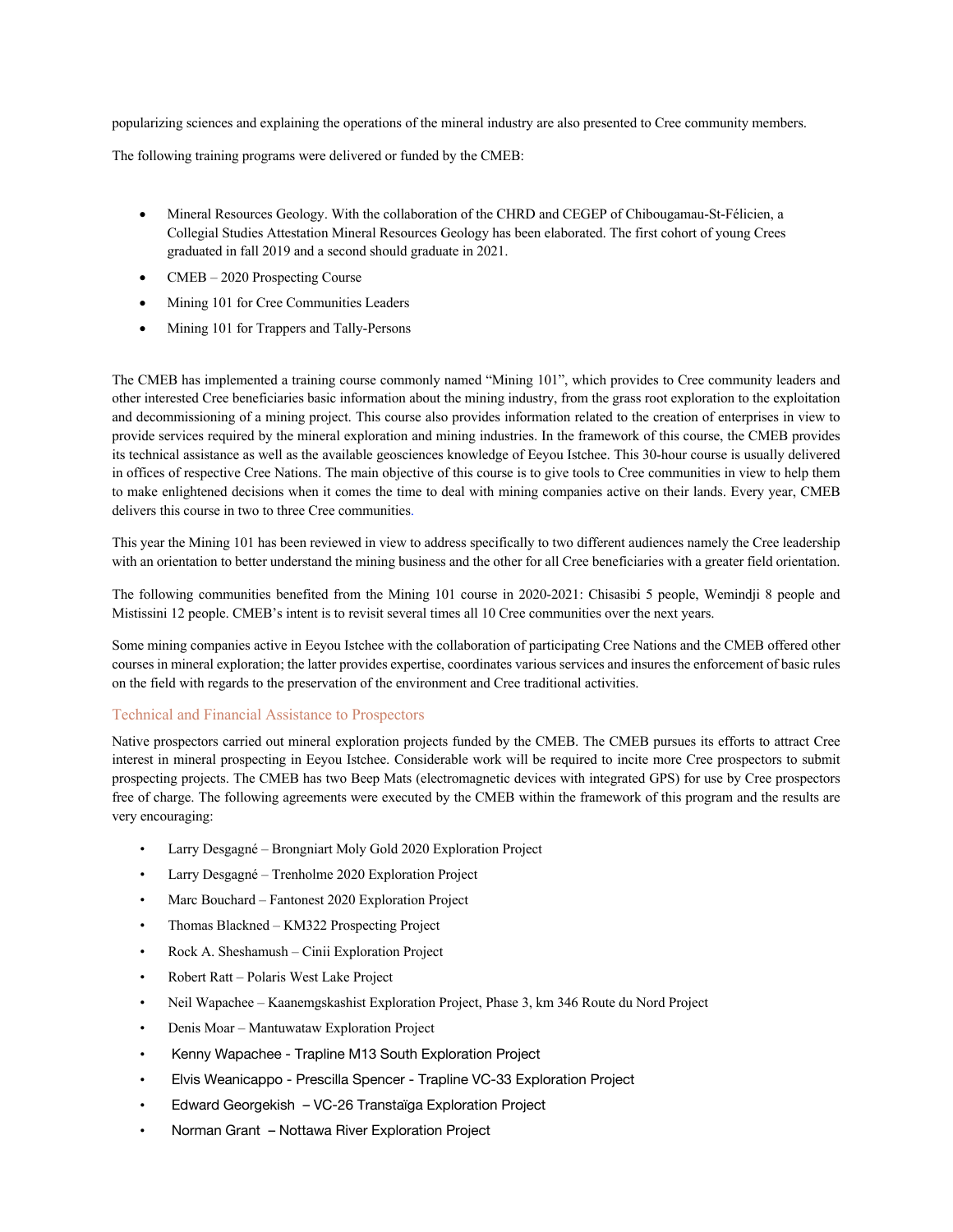The funded projects are visited by the CMEB's Chief geologist/Director General with the purpose of guiding and helping prospectors improve their knowledge and their way of prospecting. The Chief geologist/Director General travels allover Eeyou Istchee to have access to these projects. This is highly appreciated by prospectors and even more by prospectors' Tally-person. The following are projects visited in the summer 2020: Dennis Moar – Kawiywakamach Lake Project Phase2 (Chisasibi Traplines), Larry Desgagné – Trenholme 2020 (Ouje-Bougoumou Traplines), Robert Ratt – Polaris West Lake Project (Chisasibi Traplines) and Neil Wapachee – Kaanemgskashist Exploration Project, Phase 3, (Nemaska Traplines).

## Project development and assistance to entrepreneurs

During the financial year 2020-2021, the CMEB entered into agreements with the following companies for the funding of exploration projects:

- SD Mines Inc. Phase III Kaupapiskau
- SD Mines Inc. Nemaska Lake
- Nimsken Corporation Inc. Induced Polarization / Resistivity and Magnetometer Surveys on the 2020-2021 Barlow Cuvier Extension Project – NTS Area 32G15 – Category 1 Land
- Nimsken Corporation Inc. Induced Polarization / Resistivity and Magnetometer Surveys on the 2021 Barlow East Gold Showing Project – NTS Area 32G15
- Nimsken Corporation Inc. Electromagnetic and Magnetometer Surveys on the Opawica Project NTS Area 32G07
- Nimsken Corporation Inc. Geological & Geophysical Compilation Centred on Barlow and Rush Lakes Are 32G15
- JA MacLeod Exploration Reg'd./Gaspeg Resources Ltd. JV Davidson Project

### New Projects

The CMEB received several requests for assistance and participation from Cree and non-Cree companies for the financial year 2020-2021. As always, having the economic development of Eeyou Istchee at heart, the CMEB is open to any serious proposal. The CMEB is regularly solicited for the participation or investment in new exploration projects in Eeyou Istchee.

Mineral exploration companies and universities are looking for partnerships for the carrying out of mineral potential studies in the Cree territory. They are very interested in creating business and geoscience development partnerships with Cree communities, which fall within the mandate of the CMEB.

As CMEB did with the Cree youth, custom made prospecting projects were developed for Tally-person and Cree trappers, since they spend most of their time in the bush and some of them are interested in prospecting while carrying out traditional activities. In this regard, over the past decade, the CMEB visited the Cree Trappers' Association communities' offices to inform and to introduce mineral prospector's technic to groups of 10 to 20 Trappers and Tally-Persons. Likewise, every year the CMEB offers a customized course to individuals Eeyou beneficiaries from all communities, either at the CMEB's Wemindji head office or at its Mistissini satellite office, a 30-hour course on mineral recognition, prospecting tips, map reading and GPS localization. This year the course took place in the Cree Nation of Mistissini where the trainees came from allover Eeyou Istchee.

#### Expertise in the Earth Sciences and Technical Assistance

The Interactive geo-economic map showing Eeyou Istchee's mineral potential is a great success for the CMEB since a large number of consultations occurred on our web site. The map is regularly updated and contains the most recent data that the CMEB, the MENR and mineral industry produced.

In view to facilitate communications for mineral exploration companies active on the territory, the CMEB has recently published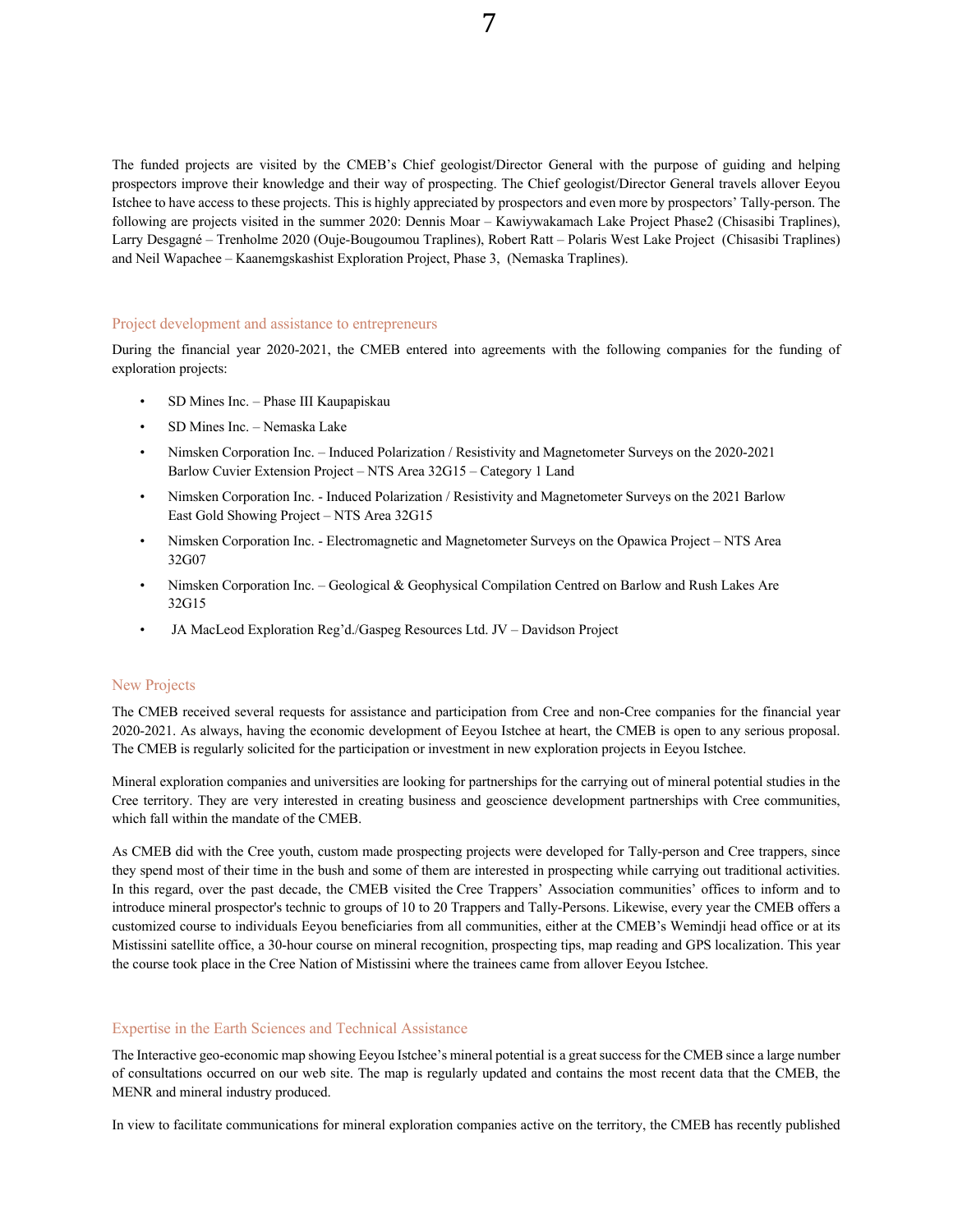on its website a brand new electronic and interactive map concerning traplines' areas exclusively as well asthe required information to contact concerned Cree individuals and organizations. This map is highly valued by the mining industry and there is intense consultation especially at the end of the winter. This period is when companies must contact the tallyman (tally-person), the chief and the council of a Cree community to inform them of the exploration activities planned for the summer season. Coming soon, all the mining titles held in Eeyou Istchee will be accessible via the MENR link on our website www.cmeb.org.

These two maps prove to be a very useful tool for the prospectors and tally-person, as well as for internet users since it is available on our website at the following address: www.cmeb.org/geoeco and www.cmeb.org/TAB TALLYPERSON TRAPLINES MAP.

Many projects of scientific collaboration to improve the knowledge of the mineral potential on Eeyou Istchee are in development with scientific institutions such as the Géologie Québec (MENR), University of Ottawa, the UQAM, the UQAC and the Canadian Geological Commission. These projects are generally of geological and geophysical nature and are axed on the elaboration of a complete database.

The CMEB also provided its technical expertise to the Grand Council of the Crees and to the local councils of Cree communities. Moreover, on a daily basis, from its offices in Wemindji and Mistissini, the CMEB answers questions from tally-person, the members of the Cree Trappers' Association, community members, and Cree owned exploration companies (such as Native Exploration, Nimsken Corporation, J.A.MacLeod Exploration, Envirocree, SD Mines, Coon-Come Exploration and Wemex) as well as other exploration and exploitation companies (such as: Stornoway, Opinaca Mines, Osisko, Soquem, Metalex, Azimut, Ios, Sirios, Dios, Everton, Hecla, Durango, Harfang etc.) concerning geological data and access to Eeyou Istchee. These companies also benefit from the CMEB's technical, coordination, and communication assistance, as well as support in hiring Crees for their projects.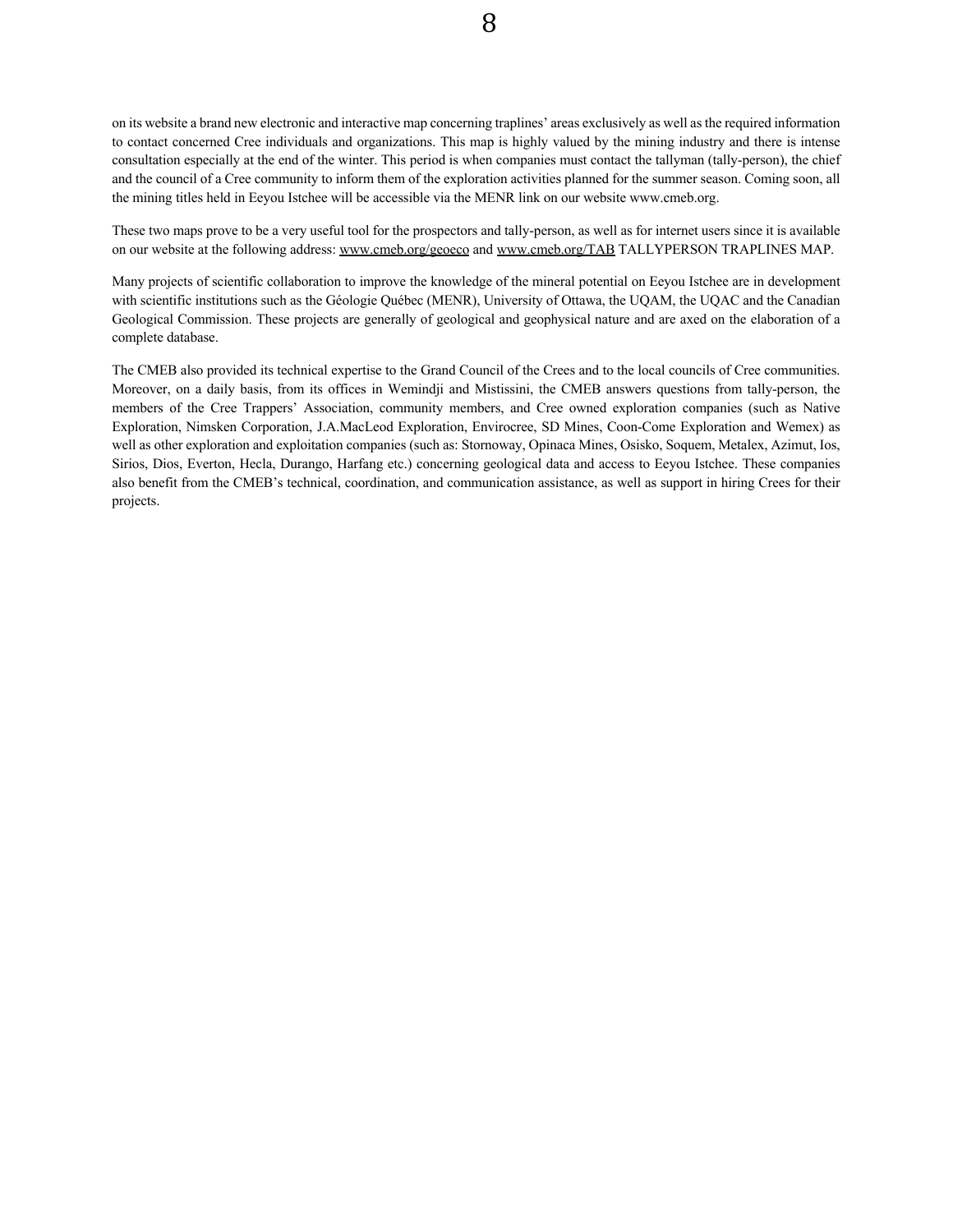# **COLLABORATION**

9

The Cree Mineral Exploration Board established collaborations with various entities. Among these is the Cree Nation Government with its different sectors (environment, natural resources, and geo-information) with which the CMEB maintains continuous communication for exchange of information and development of common projects.

The CMEB works closely with the MENR and its mining sector. Among others, the MENR undertook to promote the mission of the CMEB by directly informing all companies holding mining titles in the territory and by adding a link on its website to CMEB's website. The MENR also implemented a follow-up on the hiring of Cree people in the mining sector. Moreover, the MENR intends to take an active part in a discussion table between the industry and the CMEB. The MENR also established a mechanism of consultation with the CMEB concerning its cartography programs on the territory and the development of new strategies for mines.

The ongoing collaboration with the CNG's Human Resources Department and the CSB allows the possibility to subsidize longterm training programs and to promote funding programs accessible to the Crees in the field of mineral resources. In this respect, the CMEB holds discussions with the CSB to develop a technical training program adapted to the young Crees. This program, developed in close cooperation with the CHRD, the MENR, regional colleges and the mineral industry consists of collegial technical training in natural resources which will give access to the employment connected to the fields of mining, hydrology and the environment. This program should meet the aspirations of the Crees and the needs of the industry. In 2012, the CMEB became partners with the Cree Human Resources Development on the Eeyou Mining Skills Enhancement Program (EMSEP).

The CMEB collaborates with CEGEPs and Universities. This year CMEB collaborates with the UQAC, UQAT and the MERN on the Geological Impact Study of new deposits found by CMEB's prospector in the Ouje-Bougoumou area.

Since its creation, the CMEB established close links with The Cree Trappers' Association (CTA) with the objective of informing the trappers and to protect their interests. The CMEB took the initiative to inform the trappers concerning the mining activity in their traplines, and to give them the training they need to take an active part in mineral exploration in Eeyou Istchee. This initiative is strongly appreciated by the CTA, which actively collaborates in the delivery of these courses.

The CMEB has also worked in close collaboration with local Cree Nations Chiefs and Councils, the CTA, the Cree Nation Government, mineral exploration companies and Hydro Québec for the production of the No-Fly Zone during the 2020 Goose Break. This initiative is to ensure that the traditional goose harvesting activities held this year between April 22nd and May 13th, are minimally impacted by helicopter flight within Eeyou Istchee. This map was accessible on CMEB website (cmeb.org).

The CMEB has established, during the past 19 years, collaboration with the Secretariat to the Cree Nation Abitibi-Temiscamingue for the planning and delivering of its annual conference, more precisely concerning topics related to the mineral industry. CMEB's contacts in this field greatly contributed securing the participation of reputable and passionate speakers at this event. It is a great opportunity to provide information about the development of mineral activities in Eeyou Istchee and sensitize attendees to the deep attachment of Eeyou people to their land and traditional activities within their culture.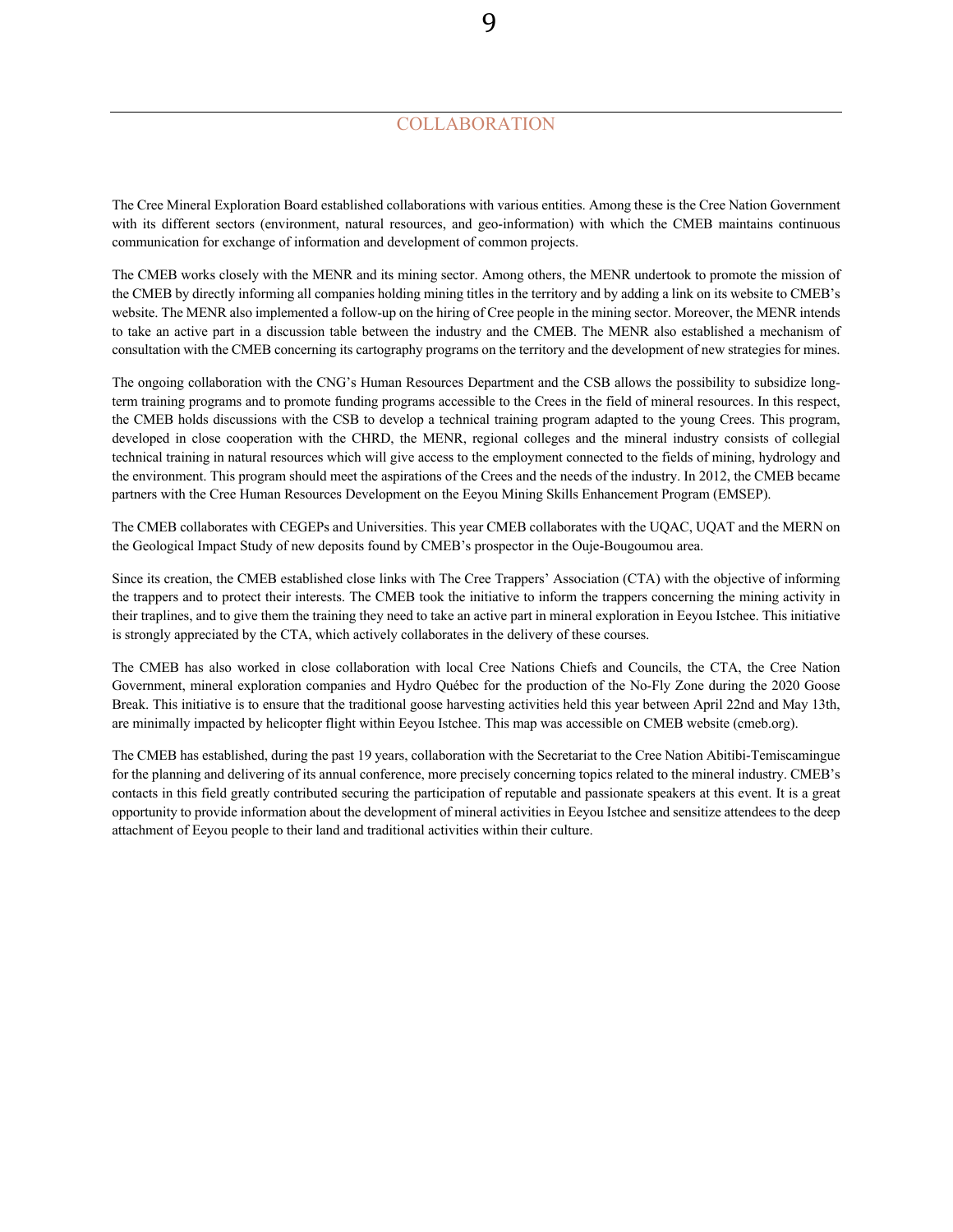# FINANCIAL SUMMARY

## THE CREE MINERAL EXPLORATION BOARD Financial Year Ending on March 31, 2021

## SOURCES OF FUNDING FOR CMEB'S OPERATION

|           | <b>CNG</b> | <b>MENR</b> |
|-----------|------------|-------------|
| 2020-2021 | \$500,000  | \$350,000   |
| 2019-2020 | \$500,000  | \$350,000   |

| ALLOCATION OF THE FUNDS FROM THE GOVERNMENT OF QUÉBEC 2020-<br>2021                                               |          |
|-------------------------------------------------------------------------------------------------------------------|----------|
| Proponent/Project                                                                                                 | Amount   |
| Agreement 2020-05 - Larry Desgagné - Brongniart Moly Gold 2020 Exploration<br>Project                             | \$10,870 |
| Agreement 2020-06 - Larry Desgagné - Trenholme 2020 Exploration Project                                           | \$10,720 |
| Agreement 2020-07 - Marc Bouchard - Fantonest 2020 Exploration Project                                            | \$8,000  |
| Agreement 2020-08 – Dennis Moar - Mantuwataw                                                                      | \$6,700  |
| Agreement 2020-09 - Thomas Blackned - KM322 Prospecting Project                                                   | \$11,300 |
| Agreement 2020-10 - Rock A. Sheshamush - Cinii Exploration Project                                                | \$12,800 |
| Agreement 2020-11 - Robert Ratt - Polaris West Lake Project                                                       | \$9,400  |
| Agreement 2020-12 - Neil Wapachee - Kaanemgskashist Exploration Project, Phase 3,<br>km 346 Route du Nord Project | \$6,600  |
| Agreement 2020-13 - SD Mines Inc. - Phase III Kaupapiskau                                                         | \$30,488 |
| Agreement 2020-14 - SD Mines Inc. - Nemaska Lake                                                                  | \$60,000 |
| Agreement 2020-15 - Kenny Wapachee - Trapline M13 Souht Exploration Project                                       | \$8,300  |
| Agreement 2020-16 - Elvis Weanicappo - Prescilla Spencer - Trapline VC-33<br><b>Exploration Project</b>           | \$8,300  |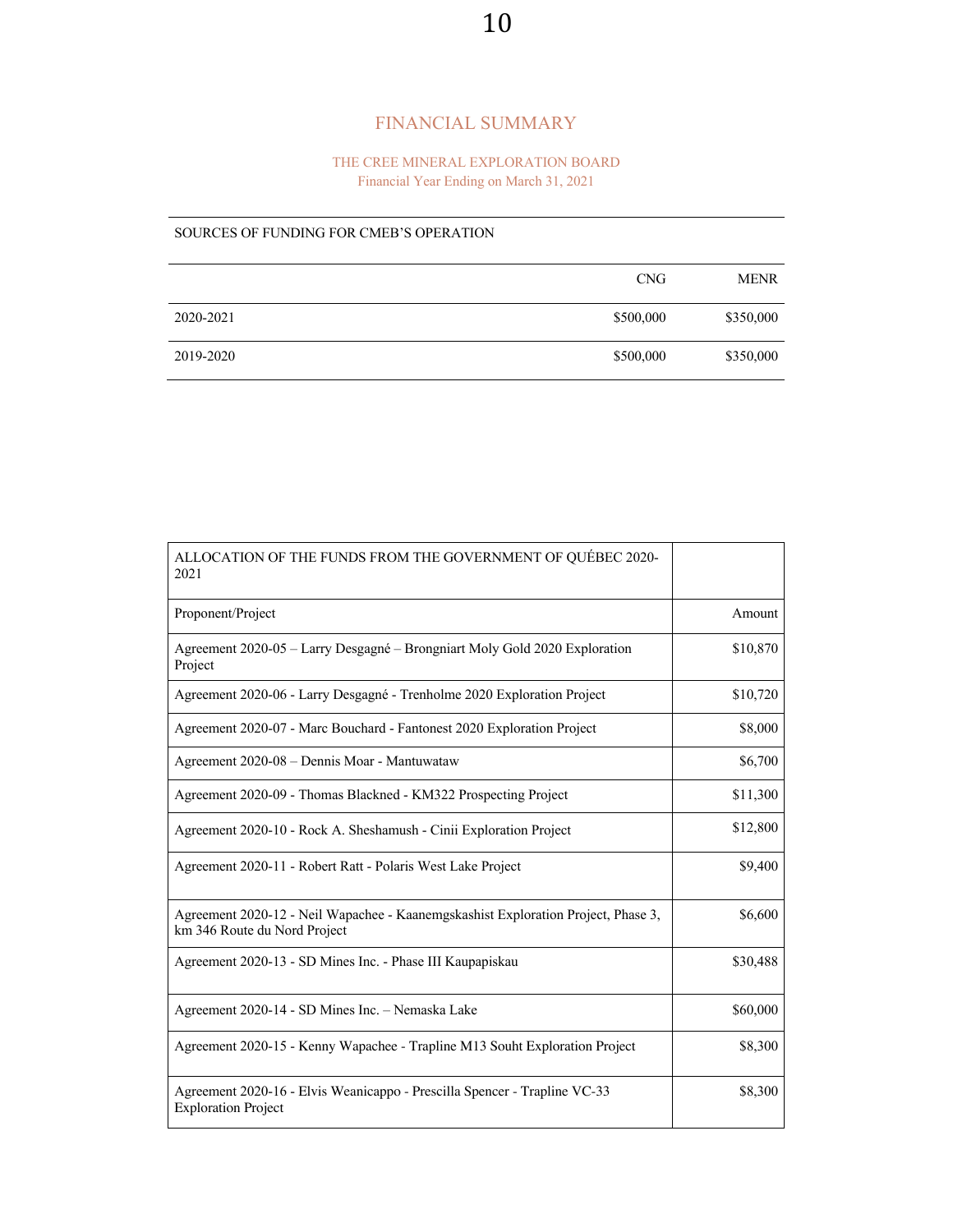| Agreement 2020-17 - Edward Georgekish VC-26 Transtaïga Exploration Project                                                                                                     | \$9,100  |
|--------------------------------------------------------------------------------------------------------------------------------------------------------------------------------|----------|
| Agreement 2020-18 - Norman Grant Nottawa River Exploration Project                                                                                                             | \$6,700  |
| Agreement 2020-19 Nimsken Corporation Inc. - Induced Polarization and<br>Magnetometer Surveys on the 2020-2021 Barlow Cuvier - NTS Area 32G15 -<br>Category I Land             | \$60,750 |
| Agreement 2021-01 - Nimsken Corporation Inc. - Induced Polarization / Resistivity<br>and Magnetometer Surveys on the 2021 Barlow East Gold Showing Project – NTS<br>Area 32G15 | \$20,239 |
| Agreement 2021-02 - Nimsken Corporation Inc. - Electromagnetic and Magnetometer<br>Surveys on the Opawica Project $-$ NTS Area 32G07                                           | \$19,200 |
| Agreement 2021-03 - Nimsken Corporation Inc. - Geological & Geophysical<br>Compilation Centred on Barlow and Rush Lakes Are 32G15                                              | \$30,000 |
| Entente 2021-04 - JA MacLeod - Exploration Reg'd. - JA MacLeod Exploration<br>Reg'd./Gaspeg Resources Ltd. JV – Davidson Project<br>34 215 \$                                  | \$34,215 |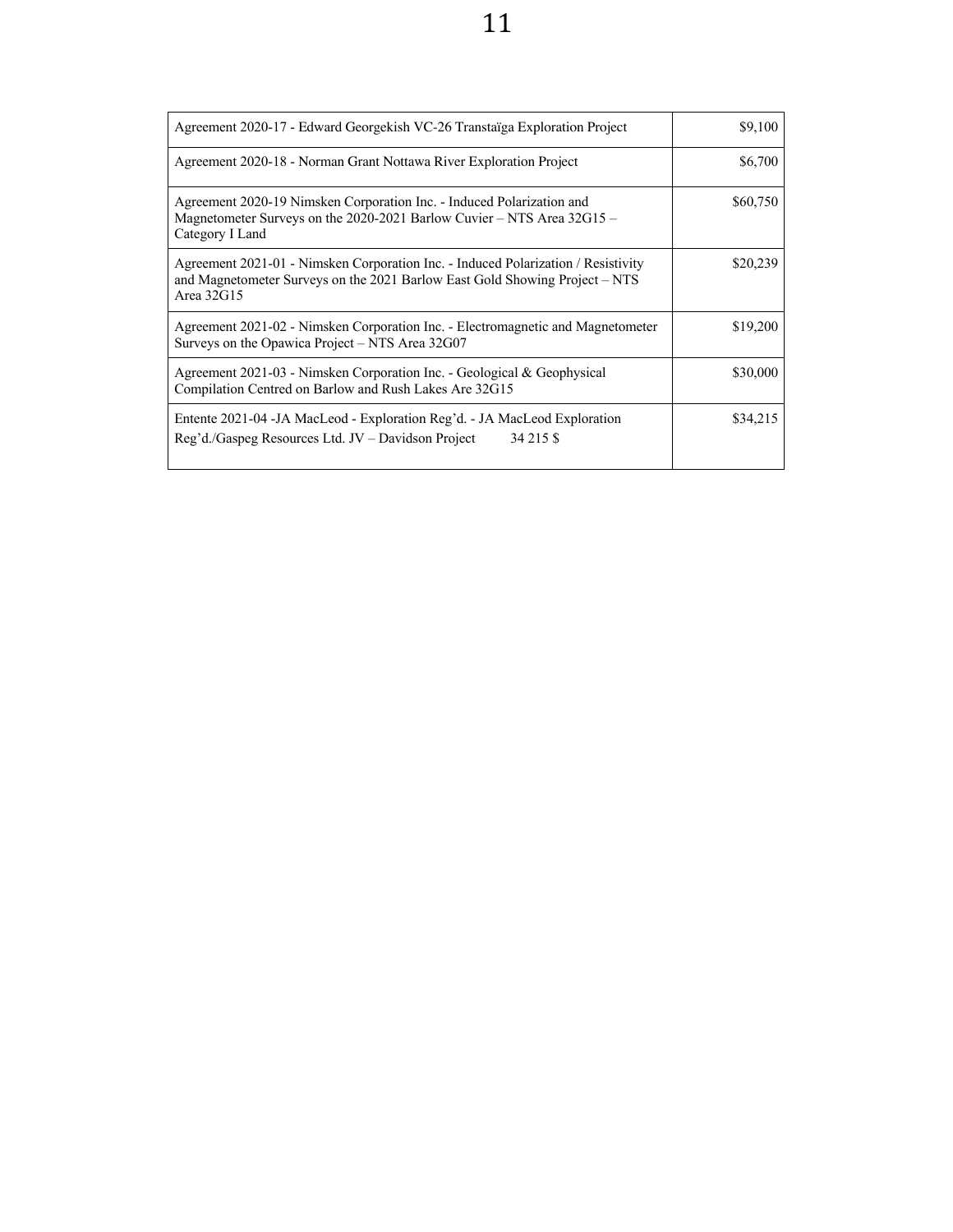| 2020-2021 | \$329,467 |
|-----------|-----------|
| 2019-2020 | \$445,049 |
| 2018-2019 | \$330,744 |
| 2017-2018 | \$501,400 |
| 2016-2017 | \$463,626 |
| 2015-2016 | \$437,551 |
| 2014-2015 | \$384,451 |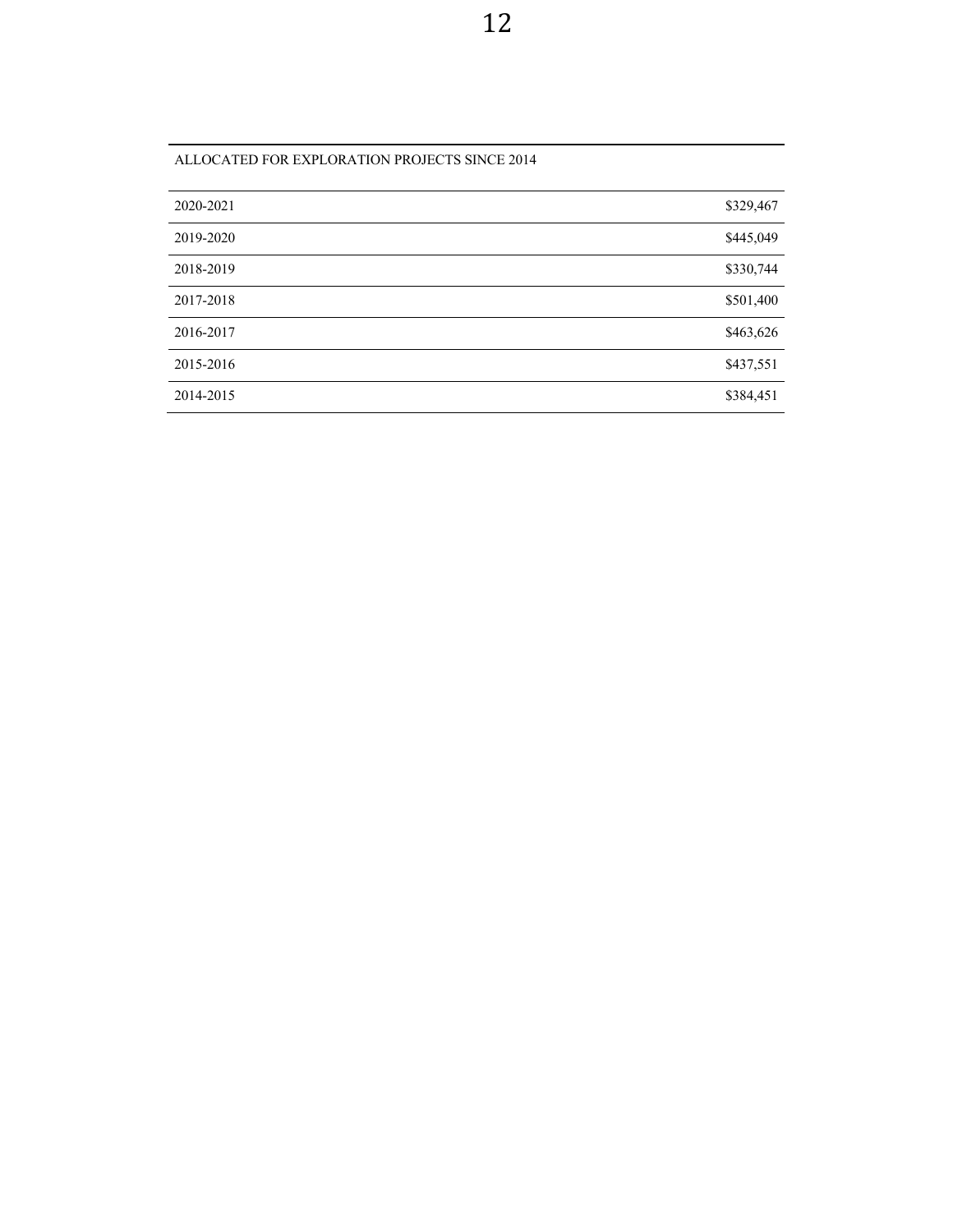# IMPACT & OPERATIONAL INDICATORS

### **A) Impact indicators**

#### *1. Increase/maintain the number of Aboriginal jobs in the mine exploration sector.*

The CMEB developed strategic connections with mining and exploration companies in Eeyou Istchee for the purpose of placing our trainees. This activity started in 2005, following our first prospectors training held in 2004 in Chisasibi, which has been recurrent since then. Usually exploration company's teams and Géology-Québec mapping section take annually one or two Cree workers each as a student or as a prospector.

Number of aboriginals employed in the mining sector in 2020-2021:

- CMEB: 12 Crees trainees in exploration
- Exploration Industry: 10 Cree workers
- Mines : minimum of 30 Cree workers

## *2. Improve knowledge of mine exploration and development in the Aboriginal communities.*

The CMEB has been mandated to develop the knowledge of the communities in the domain of mining and exploration. We want to develop the mining culture similar to the one developed in the Abitibi region a few generations ago. Number of participants to knowledge and promotional activities in 2020-2021:

- " 10 participants each event (awareness activities) via Internet to PDAC 2021 Xplor2020
- 3/4 board members to promotional events.
- $\cdot$  4/10 chiefs

the Mining Conference organized in collaboration with the Secretariat to the Cree Nation Abitibi-Témiscamingue Economic Alliance (SAENCAT) was cancelled because of the pandemic.

## *3.Maintain assistance for Aboriginal start-up enterprises in the mineral resource sector*

Thisis exactly what is expected from the CMEB; creating a spinoff to attract explorers, business people and investors. We increased the number of Aboriginal enterprises able to develop the mining sector. Since 2004, 8 Cree owned companies were set up. Number of aboriginal start-up enterprises assisted in 2020-2021:

This year the CMEB helped create one more service & exploration company. This company named SINII Exploration, it is owned by Robert Ratt and Rayan CoonCome.

# *4. Reinforce or maintain communications between the Aboriginal communities and mine exploration companies in order to foster the social acceptability of projects.*

The process implemented by the CMEB is as follows: companies are encouraged to communicate in writing with the chiefs and tallymen of the Cree communities concerned after staking and before each field exploration campaign. In order to specify the location, nature and duration of the work and by providing the details of a contact person for further information. The CMEB also recommended that they inform the said recipient of the possibilities of employment, contracts or services that may be required, if applicable.

2020-2021 results: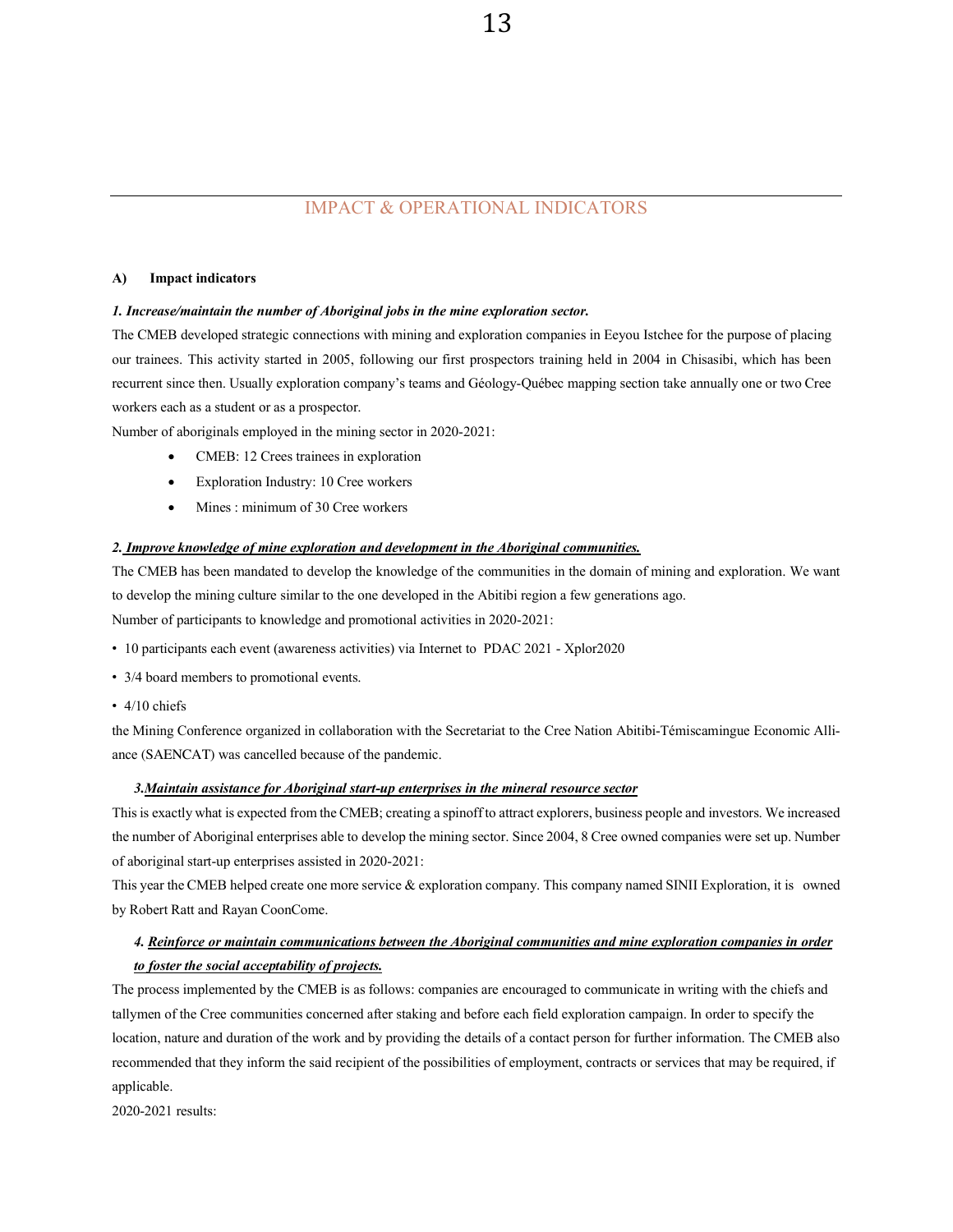We had 200 projects and 95 % of the companies active in Eeyou Istchee set up an adequate communication channel with the communities and concerned individuals.

#### **B) Operational indicators**

#### *1. Awareness placements and activities*

This year again we carried out activities in 9 communities except for Washaw Sibi because the community was lockdown due to the pandemic.. We offered the three following types of awareness activities: Semaine Minière in Cree schools (primary and secondary) Schools, visiting Cree Trappers Association 5 times/year for the purpose to inform the trappers and the tallypersons about the exploration activities, and teach them how to recognize minerals in the rocks found in their traplines and attendance in career fairs.

### Results for 2020-2021:

- As every year, the CMEB visited four schools of Cree School Board during la Semaine Minière. We did presentations about natural sciences and mineral resources.
- Minerals exploration learning and information customized and organized for the Tally-Person and the trappers concerns for each community in Eeyou Istchee.
- Presentation in Communities' Career fair to keep prospectors and interested people up to date on new technology in mineral resources.
- … «MINING 101» 5 participants in Chisasibi, 8 participants in Wemindji et 12 personnes in Mistissini appreciated the information concerning their trapline and the exploration knowledge given by CMEB.

### *2. Support given to self-employed Aboriginal prospectors*

The CMEB supported academically, financially and technically the prospectors by offering to them updating courses, by funding their exploration projects and by giving them technical knowledge concerning geology and the mining titles information. Results for 2020-2021:

This year we funded 8 projects done by 12 prospectors. We prepared a geological report for each prospector, which were submitted to the board along with five reports from Cree companies.

### *3. Carrying out of Mine prospecting Projects*

The CMEB received and approved funding for 8 prospecting projects from Cree prospectors. The Chief geologist helps the Cree prospectors to develop their first prospecting projects.

### *4. Carrying out of mine exploration projects*

This past year the CMEB funded and collaborated on 5 projects submitted by Cree companies : SD Mine 2 projects and Nimsken corporation 3 projects.

### *5.Presentation of awareness, promotional and networking events in the Aboriginal community*

This past year no conference was organized within the communities; Nevertheless, we organized the 2020 Business Exchange Day with our partner SAENCAT (Secrétariat aux alliances économiques Nation Crie Abitibi-Témiscamingue) via Internet. The number of participants was high. 50 participants altogether with a satisfaction rate of 90%.

*6.* Attendance at awareness and promotional events in the mining sector